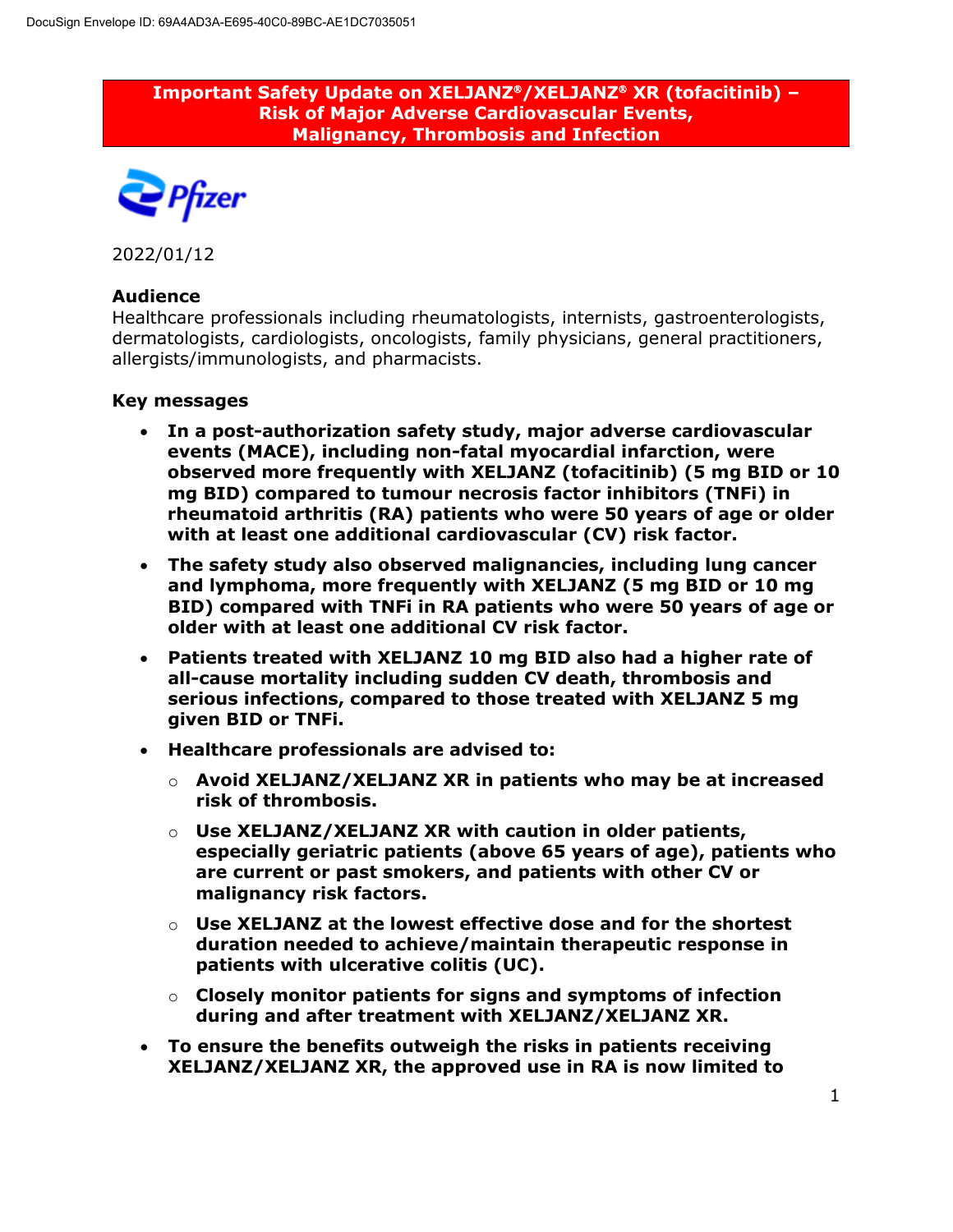**certain patients who have had an inadequate response or intolerance to methotrexate (MTX) and one or more disease-modifying antirheumatic drugs (DMARDs). The Canadian Product Monograph (CPM) for XELJANZ/XELJANZ XR has been updated to include the risks of MACE and malignancies under the** *Serious Warnings and Precautions* **section***.*

#### **Issue**

A post-authorization safety study in RA patients 50 years of age or older with at least one additional CV risk factor showed an increased risk of MACE and malignancy in patients treated with XELJANZ (5 mg BID or 10 mg BID) in comparison to TNFi. An increased risk of thrombosis was observed with XELJANZ 10 mg BID compared to TNFi.

## **Products affected**

XELJANZ (tofacitinib), 5 mg and 10 mg tablets XELJANZ XR (tofacitinib), 11 mg extended-release tablets

### **Background information**

On April 6, 2021, Health Canada announced that it was conducting a safety review of XELJANZ/XELJANZ XR after an increased risk of MACE and malignancy was discovered during the post-authorization clinical trial A3921133. This clinical trial investigated the long-term safety of XELJANZ at 2 doses (5 mg twice a day and 10 mg twice a day) in patients with RA, who were 50 years of age or older and had at least one additional CV risk factor.

Health Canada has completed the safety review of this data and found that patients treated with XELJANZ (5 mg BID or 10 mg BID), compared to TNFi, had an increased risk of MACE and malignancy. In addition, patients who were treated with XELJANZ 10 mg BID had a higher rate of all-cause mortality including sudden CV death, thrombosis and serious infections, compared to those treated with XELJANZ 5 mg BID or TNFi. To address these safety concerns, Health Canada has worked with Pfizer Canada ULC to update the XELJANZ/XELJANZ XR CPM to include these risks. As well, the indication for RA has been revised (see bolded, updated text below).

XELJANZ/XELJANZ XR has received market authorization in Canada for the following indications :

### *Rheumatoid Arthritis*

XELJANZ/XELJANZ XR, in combination with MTX, is indicated for reducing the signs and symptoms of RA in adult patients with moderately to severely active RA who have had an inadequate response to MTX **and to one or more DMARDs**. In cases of intolerance to MTX **and other DMARDs**, physicians may consider the use of XELJANZ/XELJANZ XR as monotherapy. The use of XELJANZ/XELJANZ XR in combination with biological DMARDs (bDMARDs) or potent immunosuppressants such as azathioprine and cyclosporine is not recommended.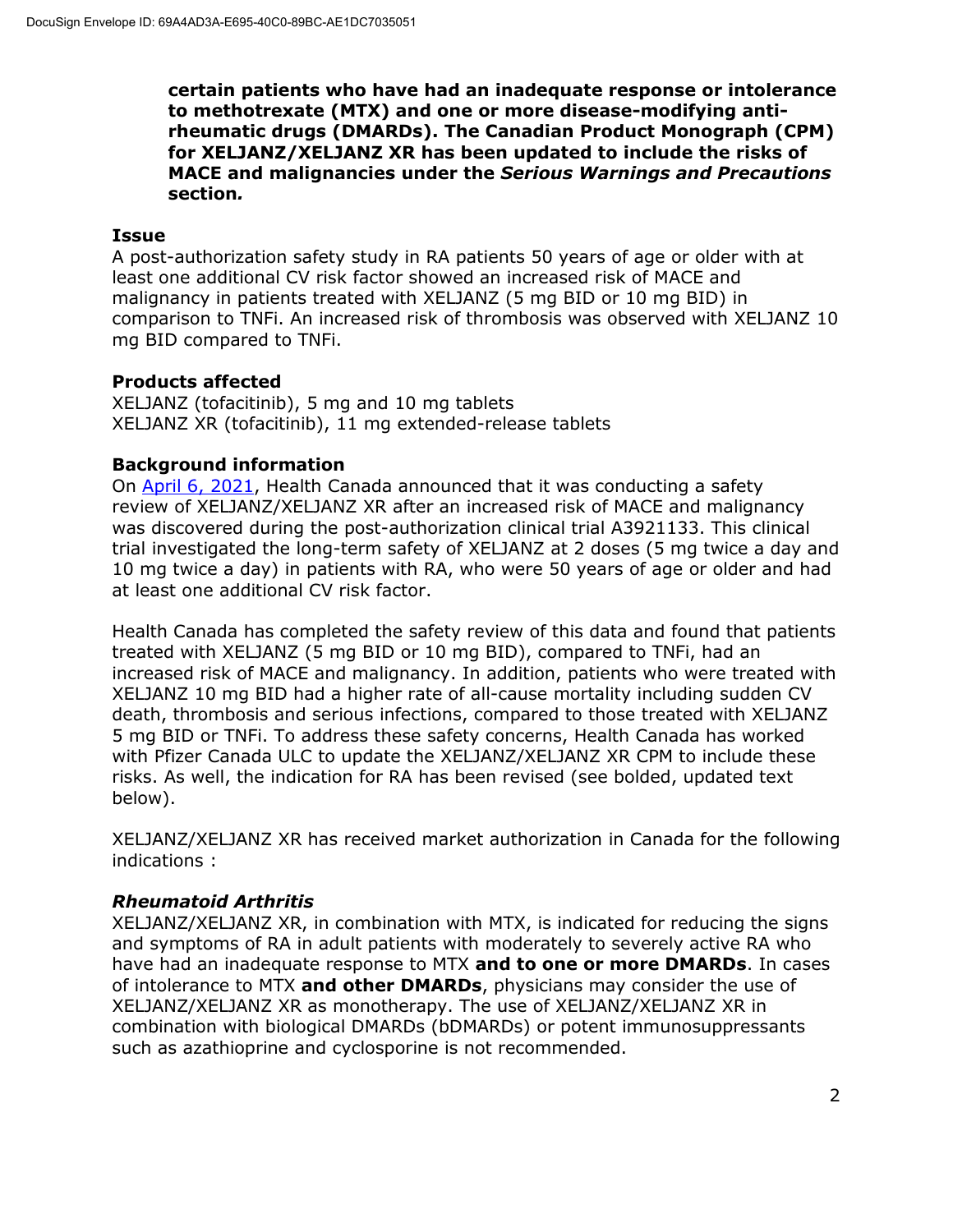# *Psoriatic Arthritis*

XELJANZ, in combination with MTX or another conventional synthetic DMARD, is indicated for reducing the signs and symptoms of psoriatic arthritis (PsA) in adult patients with active PsA when the response to previous DMARD therapy has been inadequate. The use of XELJANZ in combination with bDMARDs or potent immunosuppressants such as azathioprine and cyclosporine is not recommended.

# *Ulcerative Colitis*

XELJANZ is indicated for the treatment of adult patients with moderately to severely active ulcerative colitis (UC) with an inadequate response, loss of response or intolerance to either conventional UC therapy or a tumor necrosis factor alpha inhibitor. The use of XELJANZ in combination with biological UC therapies or with potent immunosuppressants such as azathioprine and cyclosporine is not recommended.

# **Information for consumers**

XELJANZ/XELJANZ XR (tofacitinib) is used to treat adults with moderate to severe active inflammation of the joints (rheumatoid arthritis), active inflammation of the joints with scaly dry patches formed on the skin (psoriatic arthritis), or moderate to severe active inflammation of the colon and rectum (ulcerative colitis), when other medicines do not work. It is generally prescribed in combination with other drugs, such as methotrexate.

Serious heart-related problems (heart attack, stroke or cardiovascular death) and cancer have been reported in rheumatoid arthritis patients treated with XELJANZ/XELJANZ XR.

Consumers are advised to:

- Talk to your healthcare professional about possible heart disease risk factors before you take XELJANZ/XELJANZ XR.
- Contact your healthcare professional right away and stop taking XELJANZ/XELJANZ XR if you develop signs and symptoms of a heart problem. Symptoms may include:
	- o new or worsening chest pain;
	- o shortness of breath;
	- o irregular heartbeats; or
	- $\circ$  swelling of the legs.
- Talk to your healthcare professional if you have or had any type of cancer before you take XELJANZ/XELJANZ XR.
- Be aware that blood clots in the veins of your legs or arms (deep vein thrombosis, DVT), arteries (arterial thrombosis) or lungs (pulmonary embolism, PE) can happen in some people taking XELJANZ/XELJANZ XR. This may be lifethreatening and cause death.
- Stop taking XELJANZ/XELJANZ XR and seek immediate medical help if you develop any signs or symptoms of a blood clot in your leg or arm (such as swelling, pain or tenderness in the leg or arm) or in your lung (such as sudden unexplained chest pain or shortness of breath).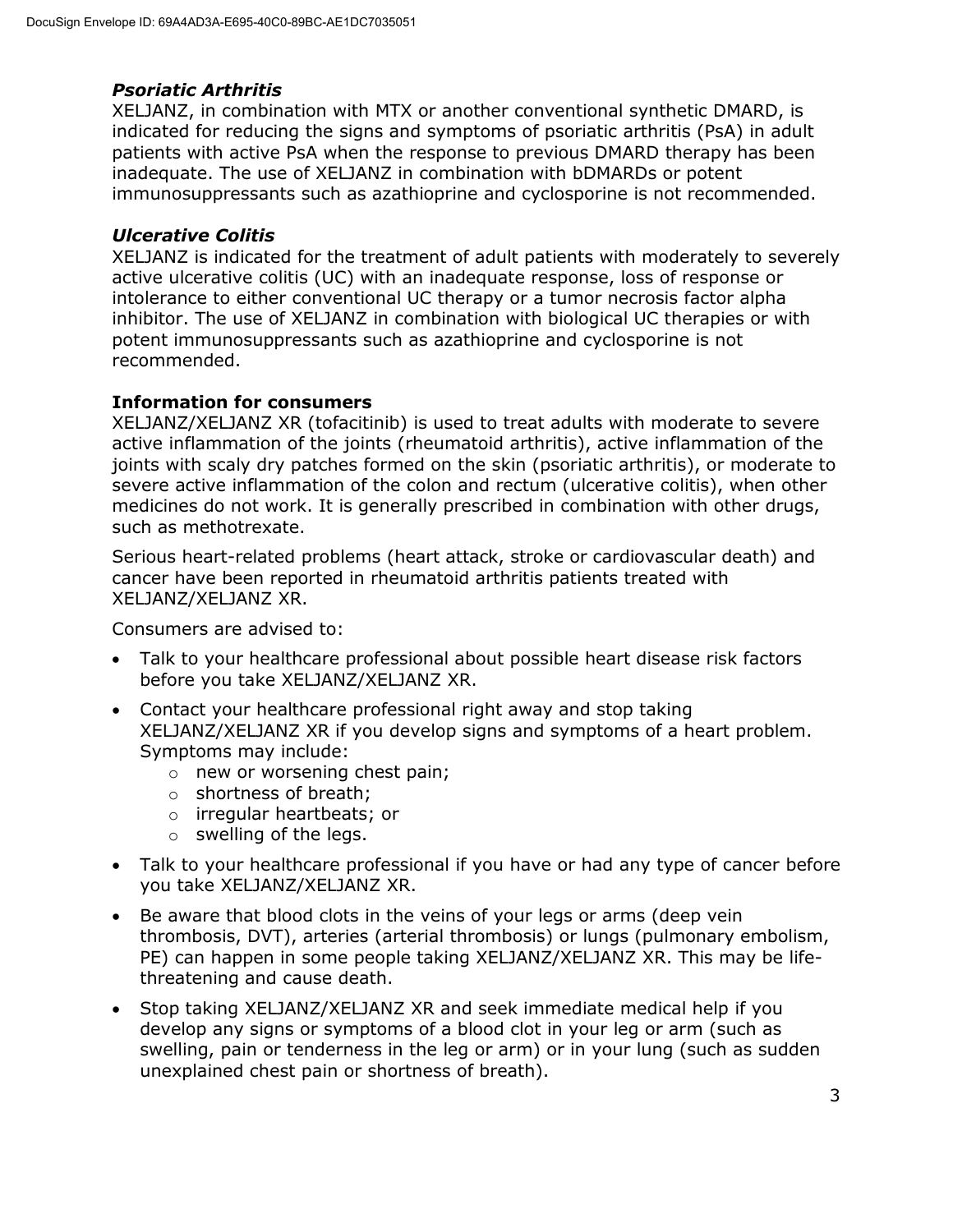Contact your healthcare professional if you have any signs or symptoms of an infection (such as fever, sweating, chills, cough, etc.). If a serious infection develops, stop taking XELJANZ/XELJANZ XR and contact your healthcare professional right away.

Patients should contact their healthcare professional for more details on this new safety information.

### **Information for healthcare professionals**

Healthcare professionals are advised to:

- Consider the benefits and risks for the individual patient prior to initiating or continuing therapy with XELJANZ/XELJANZ XR, particularly in geriatric patients, in patients who are current or past smokers, those with other cardiovascular or malignancy risk factors, those who develop a malignancy, and those with a known malignancy.
- Inform patients that XELJANZ/XELJANZ XR may increase their risk of MACE including non-fatal myocardial infarction. Instruct all patients, especially geriatric patients, current or past smokers, or patients with other cardiovascular risk factors, to be alert for signs and symptoms of cardiovascular events.
- Inform patients that XELJANZ/XELJANZ XR may increase their risk of certain cancers, and that lung cancer, lymphoma and other cancers have been observed in patients taking XELJANZ. Instruct patients to inform their healthcare provider if they have ever had any type of cancer.
- Advise patients to stop taking XELJANZ/XELJANZ XR and to call their healthcare provider right away if they experience any symptoms of thrombosis (sudden shortness of breath, chest pain worsened with breathing, swelling of leg or arm, leg pain or tenderness, red or discoloured skin in the affected leg or arm). Avoid XELJANZ/XELJANZ XR in patients who may be at increased risk of thrombosis.
- Use XELJANZ at the lowest effective dose and for the shortest duration needed to achieve/maintain therapeutic response in patients with UC.
- Use XELJANZ 5 mg twice daily or XELJANZ XR 11 mg once daily for the treatment of RA and XELJANZ 5 mg twice daily for the treatment of PsA.
- Closely monitor patients for signs and symptoms of infection during and after treatment with XELJANZ/XELJANZ XR. XELJANZ/XELJANZ XR should be interrupted if a patient develops a serious infection, an opportunistic infection, or sepsis. If a patient develops a new infection during treatment with XELJANZ/XELJANZ XR, they should undergo prompt and complete diagnostic testing appropriate for an immunocompromised patient, and appropriate antimicrobial therapy should be initiated**.**
- Ensure the benefits outweigh the risks in patients taking XELJANZ/XELJANZ XR. The approved use in RA is now limited to certain patients who have had an inadequate response or intolerance to MTX and one or more DMARDs.